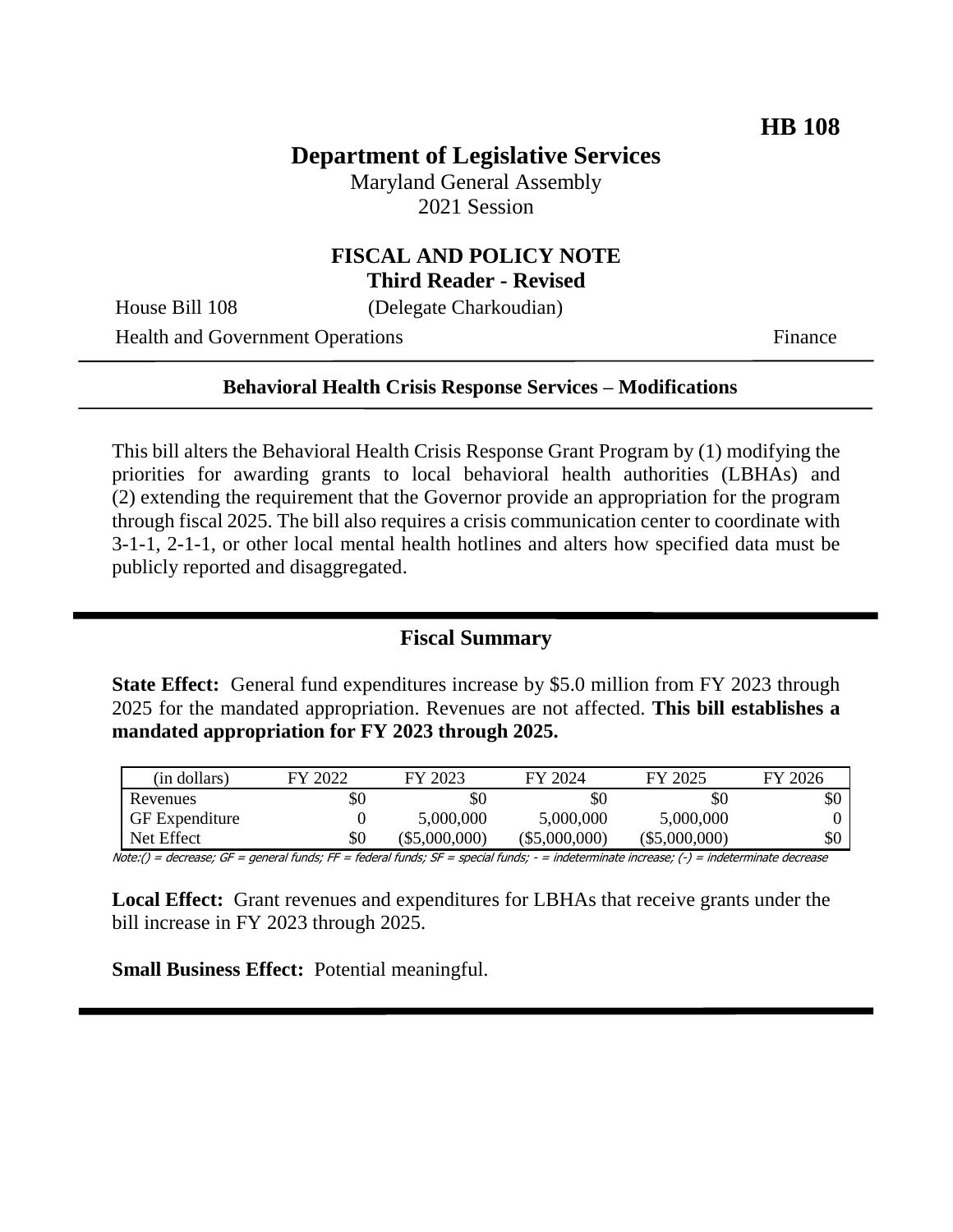### **Analysis**

**Bill Summary:** "Mobile crisis team" (MCT) means a team established by the LBHA that (1) operates 24 hours a day and 7 days a week to provide assessments, crisis intervention, stabilization, follow-up, and referral to urgent care and to arrange appointments for individuals to obtain behavioral health services; (2) incorporates nationally recognized standards and best practices; and (3) prioritizes providing connection to services and coordinating patient follow-up and serving all members of the immediate community with cultural competency and appropriate language access.

#### *Behavioral Health Crisis Response Grant Program Awards*

In addition to existing criteria, when awarding grants, the Maryland Department of Health (MDH) must prioritize proposals that (1) serve all members of the immediate community with cultural competency and appropriate language access; (2) commit to gathering feedback from the community on an ongoing basis and improving service delivery continually based on this feedback; (3) demonstrate strong partnerships with community services that include family member and consumer advocacy organizations and regional stakeholders; and (4) evidence a plan of linking individuals in crisis to peer support and family support services after stabilization.

#### *Mandated Appropriation*

The Governor must include in the State operating budget a \$5.0 million appropriation for the grant program in fiscal 2023 through 2025. Beginning in fiscal 2023, at least one-third of the mandated appropriation must be used to award competitive grants for MCTs.

#### *Crisis Communication Centers*

Crisis communication centers in each jurisdiction or region must provide coordination with 3-1-1, 2-1-1, or other local mental health hotlines.

#### *Data Collection and Reports*

In addition to reporting to MDH, an LBHA must make available to the public outcome measurement data and any public feedback received from the community through a combination of surveys, public comments, town hall meetings, and other methods for each service or program that receives funding from the grant program.

Additionally, MDH's established statewide system of outcome measurement must produce data that is collected, analyzed, and publicly reported back at least annually as well as disaggregated by race, gender, age and zip code, in addition to existing requirements.

HB 108/ Page 2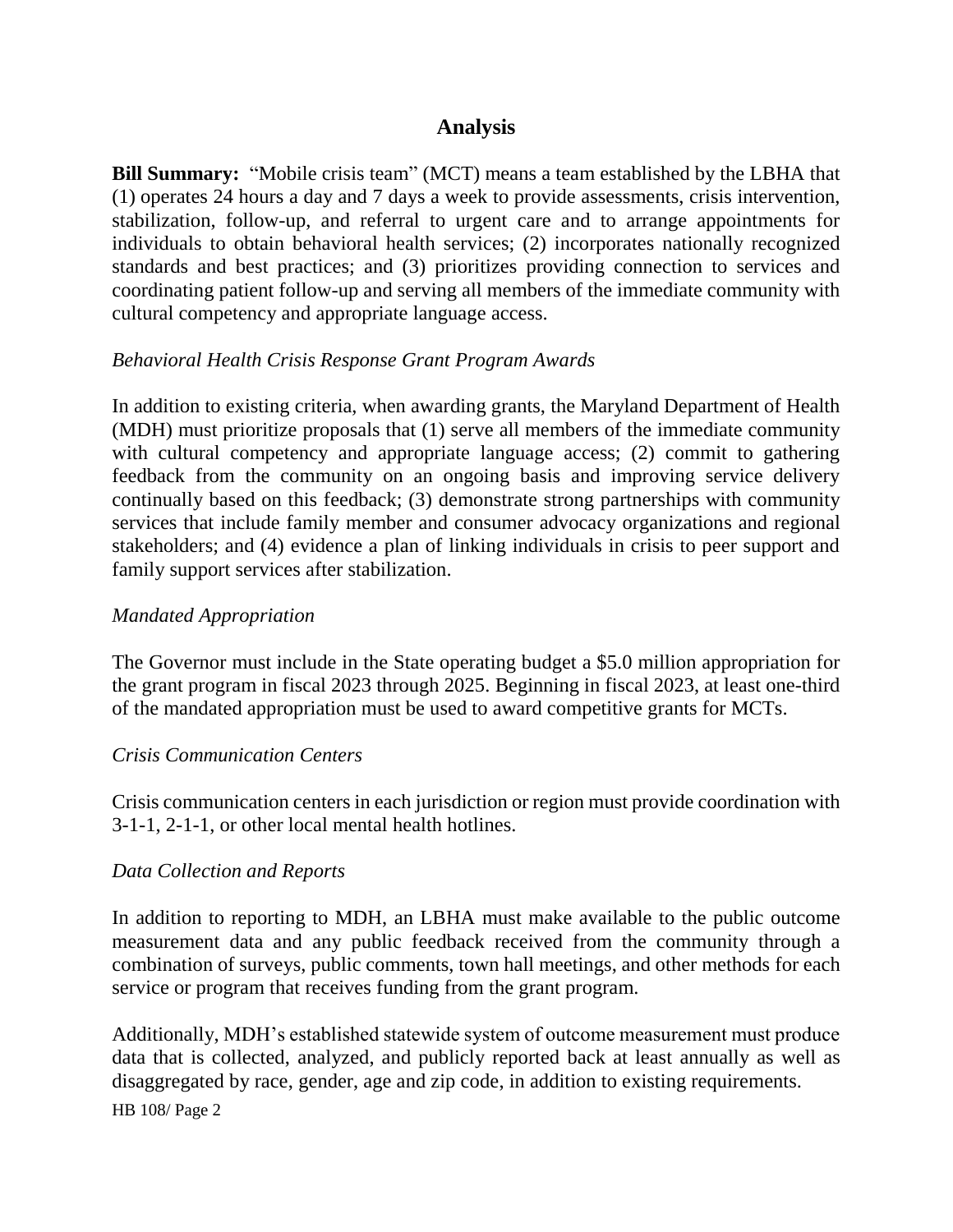Data derived from the evaluation of outcomes of Behavioral Health Crisis Response System (BHCRS) services must be (1) collected, analyzed, and publicly reported at least annually; (2) disaggregated by race, gender, age, and zip code; and (3) used to formulate policy recommendations with the goal of decreasing criminal detention and improving crisis diversion programs and linkage to effective community health services.

# **Current Law:**

### *Maryland Behavioral Health Crisis Response System*

BHCRS must (1) operate a statewide network utilizing existing resources and coordinating interjurisdictional services to develop efficient and effective crisis response systems to serve all individuals in the State, 24 hours a day and 7 days a week; (2) provide skilled clinical intervention to help prevent suicides, homicides, unnecessary hospitalizations, and arrests or detention, and to reduce dangerous or threatening situations involving individuals in need of behavioral health services; and (3) respond quickly and effectively to community crisis situations.

### *Behavioral Health Crisis Response Grant Program*

Chapter 209 of 2018 established a Behavioral Health Crisis Response Grant Program in MDH to provide funds to local jurisdictions to establish and expand community behavioral health crisis response systems. The Governor must include the following appropriations in the State operating budget for the program: (1) \$3.0 million for fiscal 2020; (2) \$4.0 million for fiscal 2021; and (3) \$5.0 million for fiscal 2022.

### *Crisis Communication Center*

In each jurisdiction, a crisis communication center provides a single point of entry to the system and coordination with the local core service agency (CSA) or LBHA, police, emergency medical service personnel, and behavioral health providers. Crisis communication centers *may* provide programs that include:

- a clinical crisis telephone line for suicide prevention and crisis intervention;
- a hotline for behavioral health information, referral, and assistance;
- clinical crisis walk-in services;
- critical incident stress management teams;
- crisis residential beds to serve as an alternative to hospitalization;
- a community crisis bed and hospital bed registry;
- transportation coordination;
- MCTs:

HB 108/ Page 3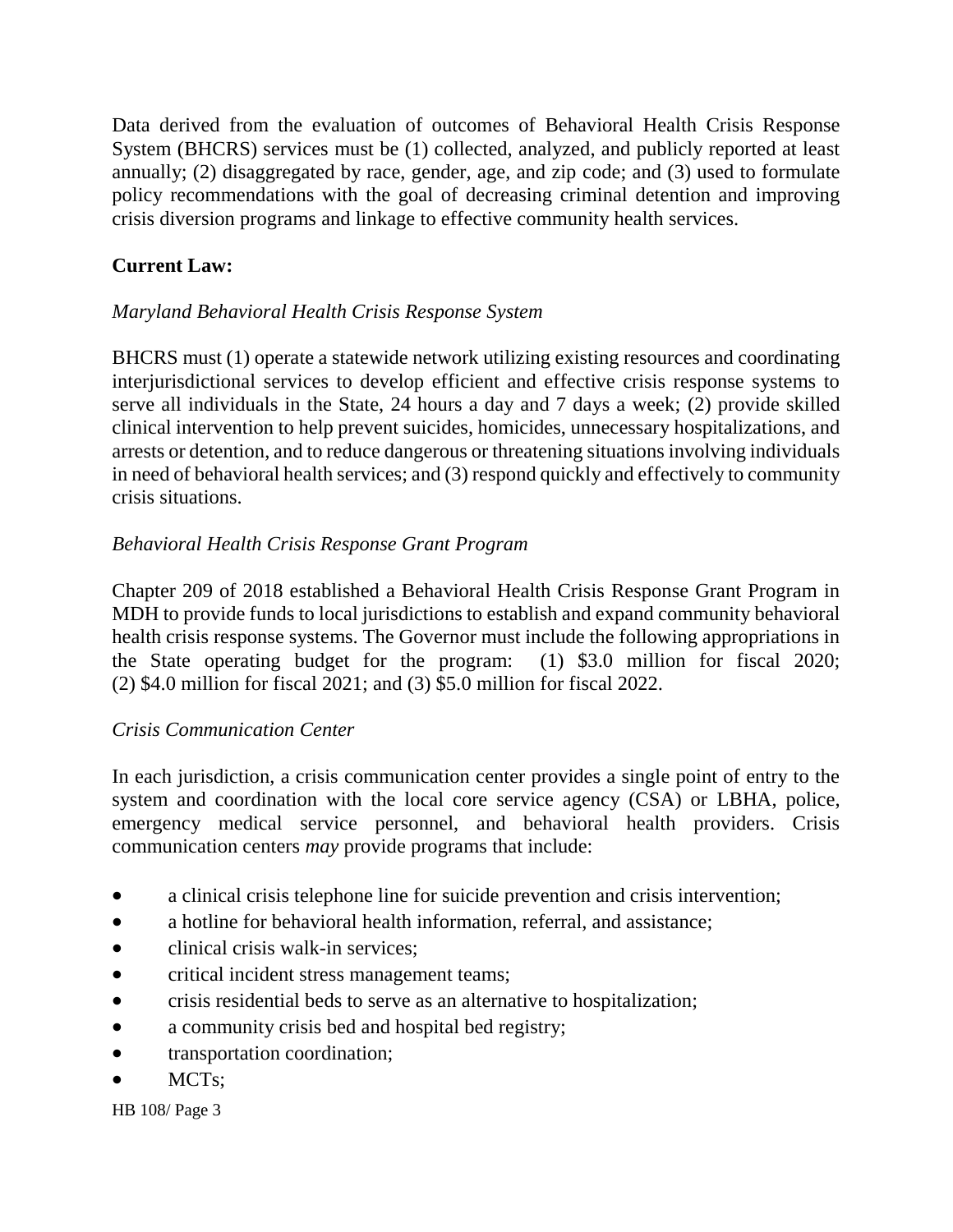- 23-hour holding beds;
- emergency psychiatric services;
- urgent care capacity;
- expanded capacity for assertive community treatment;
- crisis intervention teams; and
- individualized family intervention teams.

### *Data Collection and Report*

The Behavioral Health Administration within MDH determines the implementation of BHCRS in collaboration with the local CSA or LBHA serving each jurisdiction. Additionally, BHCRS must conduct an annual survey of consumers and family members who have received services from the system. Annual data collection is also required on the number of behavioral health calls received by police, attempted and completed suicides, unnecessary hospitalizations, hospital diversions, arrests and detentions of individuals with behavioral health diagnoses, and diversion of arrests and detentions of individuals with behavioral health diagnoses.

**State Expenditures:** The bill extends the requirement that the Governor provide an appropriation to the grant program for three more years. Thus, general fund expenditures for MDH increase by \$5.0 million in fiscal 2023 through 2025. MDH may need additional staff through fiscal 2025 due to the enhanced grant award criteria and the ongoing funding for the program. To the extent that is the case, contractual staff can be funded with monies from the existing mandated appropriation in fiscal 2022 and the additional funding provided under the bill through fiscal 2025.

**Local Fiscal Effect:** Revenues and expenditures increase for LBHAs that receive grants under the bill in fiscal 2023 through 2025. The extent of any increase depends on specific proposals approved in each jurisdiction and corresponding grant awards.

**Small Business Effect:** Small businesses that provide crisis treatment services (such as community behavioral health providers) may benefit, in fiscal 2023 through 2025, from continued grant funding to LBHAs.

# **Additional Information**

**Prior Introductions:** None.

**Designated Cross File:** SB 286 (Senator Augustine) - Finance and Budget and Taxation.